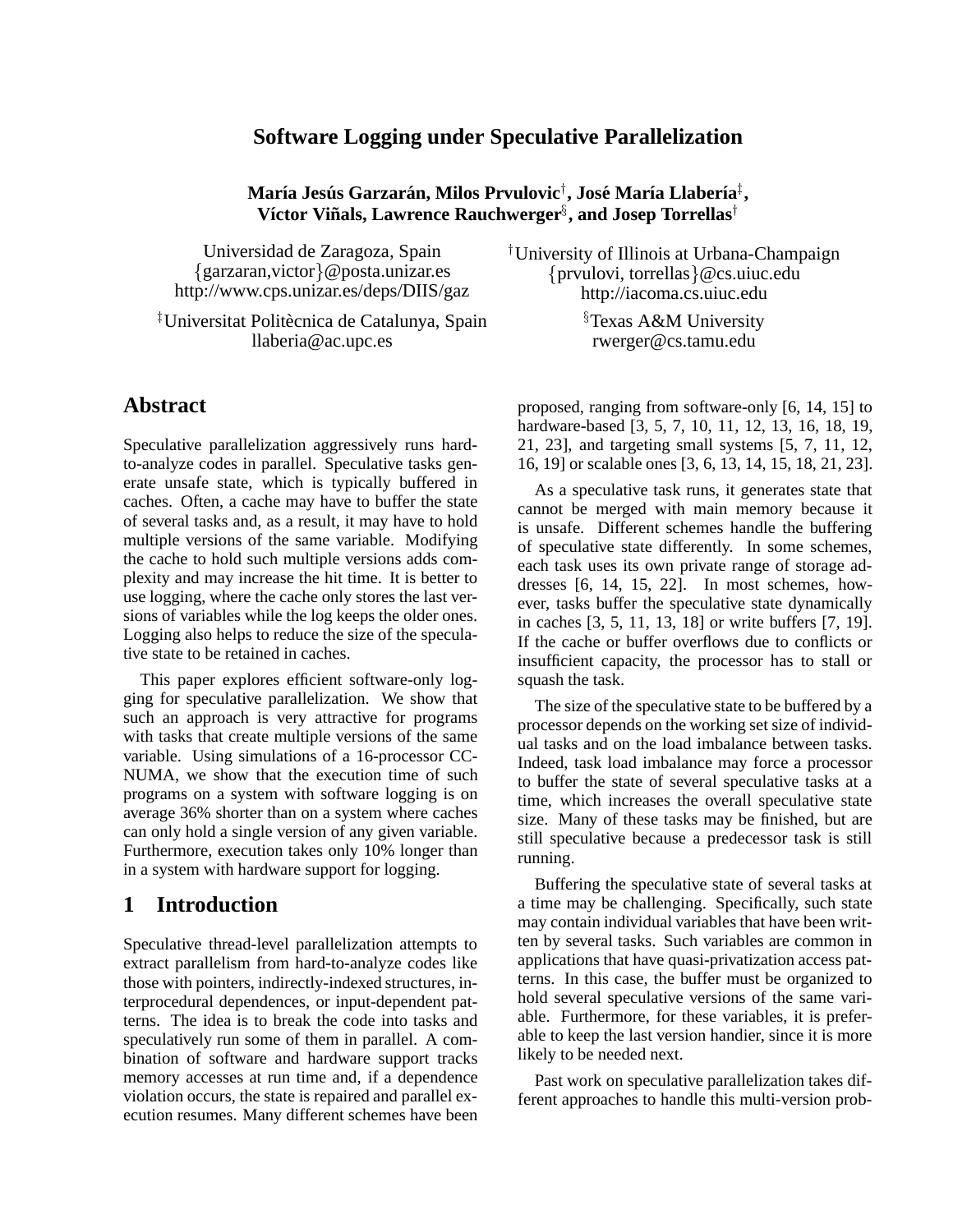lem. Many schemes do not address this issue. Thus, it must be assumed that the processor stalls or squashes the task before creating a second local version of a speculative variable. Other schemes propose redesigning the cache to hold multiple speculative versions of the variable, e.g. in different ways of a set-associative cache [3, 17]. This approach complicates cache operation and may increase cache hit time. Finally, other schemes propose to store only last versions in the cache and automatically displace older speculative versions to a hardware-managed undo log [21, 23]. With logging, before a task overwrites a speculative version generated by a previous task, the hardware saves the version in the log. Logging is attractive because it reduces the size of the speculative state to be retained in caches and keeps last versions handier. However, this solution requires non-trivial hardware support.

Since logging has many advantages but also a hardware cost, this paper explores buffering multiple versions through efficient software-only logging. Logs are declared as plain user data structures and are managed in software. We present one efficient implementation. Simulations of a 16-processor CC-NUMA show that software logging is very attractive for programs with tasks that create multiple versions of the same variable. The execution time of such programs on a system with software logging is on average 36% shorter than on a system where caches can only hold a single version of any given variable. Furthermore, execution takes only 10% longer than in a system with hardware support for logging.

This paper is organized as follows: Section 2 introduces speculative parallelization and versioning; Section 3 introduces the speculation protocol used; Section 4 presents efficient software logging; Section 5 discusses our evaluation environment; and Section 6 presents the evaluation.

# **2 Speculative Parallelization and Versioning**

#### **2.1 Basics of Speculative Parallelization**

When several tasks run under speculative parallelization, they have a relative order imposed by the sequential code they come from. Consequently, we use the terms predecessor and successor tasks. If we give increasing IDs to successor tasks, the lowest-ID task still running is called non-speculative, while its successors are called speculative.

The set of variables that a speculative task writes is typically kept buffered away in the cache [3, 5, 11, 13, 18] or write buffer [7, 19]. These variables cannot be merged with main memory because they are unsafe. They are called the speculative state. Only when the task becomes non-speculative can its speculative state be merged with main memory.

When the non-speculative task finishes, it commits. Any state that it kept buffered can be merged with memory and the non-speculative status is passed to a successor task. When a speculative task finishes, it cannot commit. The processor that ran it can start to execute another speculative task, but the cache has to be able to hold speculative state from the two (or more) uncommitted tasks. Thus, in order to distinguish which of these tasks produced a particular cached variable, we associate a task-ID field with each variable (or line) in the cache.

#### **2.2 Multiple Local Speculative Versions**

In some cases, the speculative tasks that share a given cache as a reservoir for their speculative state may try to generate multiple versions of the same variable. This occurs, for example, in codes with quasi-privatization access patterns. In this case, if we have a simple cache, we may decide to support only a single version of each variable and, when a second local version is about to be created, stall the processor or squash the task.

One alternative approach that has been proposed is to redesign the cache to hold multiple versions of the same variable at a time [3, 17]. The cache must be able to buffer several lines with the same address tag but different task-IDs. For example, Figure 1-(a) shows a cache with three versions of line 0x400 generated by task-IDs i, j, and k. These lines can go into different ways of the same set in a set-associative cache [3, 17].

Unfortunately, this approach adds complexity to the cache. In addition, the extra comparisons needed affect a sensitive timing path and may increase the cache hit latency. Moreover, since all the versions share the cache, the chance of line displacements due to capacity or conflict increases. The result may be lower performance, since existing schemes typically prevent the displacement of speculative versions to memory by either squashing the task or stalling the processor.

A final shortcoming of this approach is that it makes it equally hard to access any of the versions of a given variable. Instead, we would like to be able to access the *last* version of the variable faster. Such a version is the one generated by the youngest task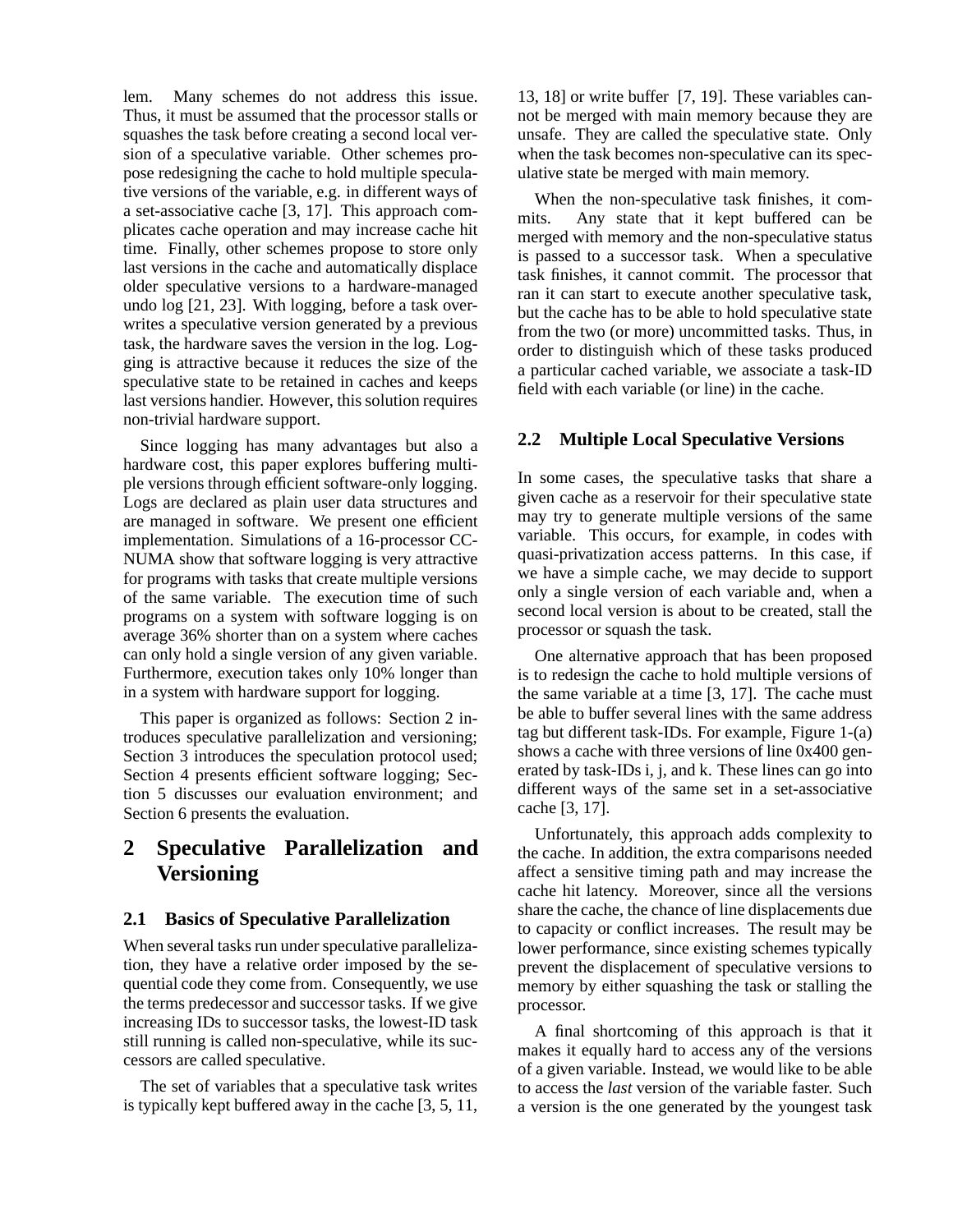

Figure 1: Two ways of keeping multiple local speculative versions.

that ran on the processor and wrote the variable. It is the version that will be needed to satisfy any subsequent load by this task or younger ones.

The older versions are much less likely to be accessed. For example, they may be accessed by a read request from an old task running on a second processor. Since we expect these events to be relatively infrequent, we could afford to make accesses to nonlast versions a bit slower.

Our proposed approach is to keep *last* versions in the cache, and copy *non-last* versions to a software *log structure*, mapped to the virtual space of the application. A natural implementation of the log is a list of records that are placed in memory contiguously in real time. In general, a log record includes the previous version of the variable (before it is overwritten), its address, the producer task-ID, and the overwriting task-ID. Log records can be displaced from the cache and possibly even bypass it to minimize space contention with last versions. Figure 1- (b) shows a cache with its associated log organization in memory. Version k is the last one.

### **3 Speculation Protocol Used**

To give a concrete example of how a software log could be used, we use a speculative parallelization protocol similar to the one in [21]. That protocol included a hardware-based logging scheme presented in [23] that worked in the background with fairly little overhead. In this paper, we take that protocol and explore an inexpensive software implementation of logging.

In [21], speculative accesses are marked with special load and store instructions that trigger the protocol. In each node, the first speculative access to a shared data page prompts the OS to allocate a page of *local time stamps* in the local memory of the node. These time stamps will record, for each word, the ID of the youngest local task that writes the word (*PMaxW*), and the ID of the youngest local task that reads it without writing it first (*PMaxR1st*). The latter operation is also called *exposed load*. These local time stamps are needed by the protocol, and are automatically updated by dependence-detecting hardware with small overhead [21].

## **4 Efficient Software Logging**

#### **4.1 Log Operations**

A logging system must support four operations, namely saving a new record in the log (*Insertion*), finding a record in the log (*Retrieval*), unwinding the log to undo tasks (*Recovery*), and freeing up log records after their information is useless for retrieval or recovery (*Recycle*).

Figure 2 shows simple per-processor software structures that we use for logging. The log buffer is broken down into fixed-sized sectors that will be used to log individual tasks. The compiler estimates the size of the sectors and log buffer based on the number of writes in a task and the number of tasks per processor that are likely to be uncommitted at a time, respectively.



Figure 2: Simple per-processor software structures that we use for logging.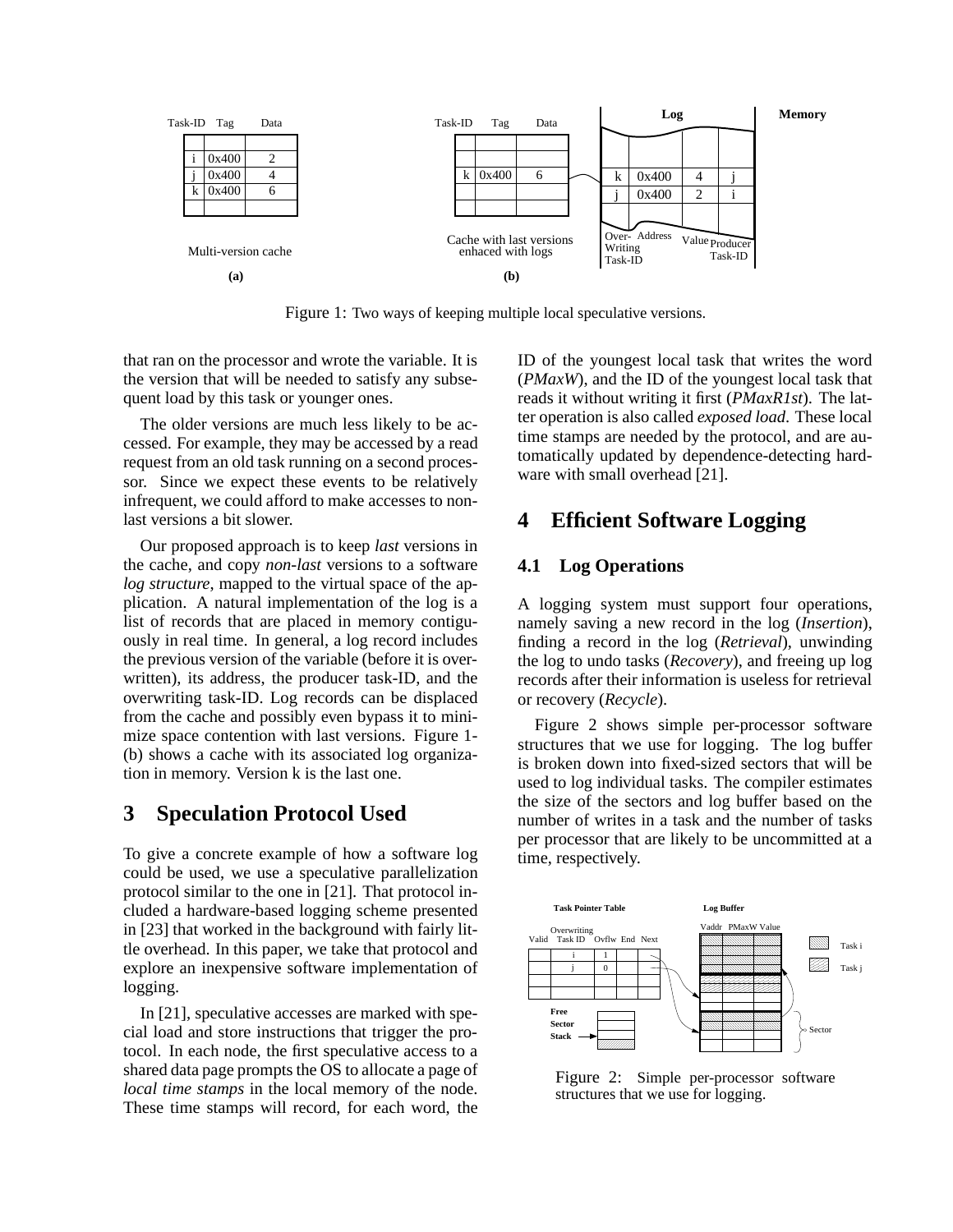When a task starts running, it is dynamically assigned an entry in the Task Pointer Table and one sector in the Log Buffer. Free sectors are obtained from the Free Sector Stack. Each entry in the Task Pointer Table has two pointer fields: Next that points to the next entry to fill, and End that points to the end entry to check for overflow. If the task needs more entries than a sector, we dynamically assign another sector and link it to the previous one, while we set the Overflow bit and update the End pointer. If the Free Sector Stack runs out of entries, we resize the Log Buffer and Stack accordingly.

**Insertion.** Insertion is the most overhead-sensitive operation since it occurs frequently. At compile time, the compiler instruments stores in the code with instructions to save a log record. As shown in Figure 2, a record includes the following information about the variable that is about to be updated: its virtual address (the only one the software knows), its value before the update, and its producer Task-ID (*PMaxW*). *PMaxW* is obtained from the local timestamp page (Section 3). After the record is inserted at run time, the Next pointer is incremented. At the end of a task, all the records that it generated are in contiguous locations in one or more sectors, easily retrievable through the Task Pointer Table with the task ID.

**Recycle.** When a processor finishes a task, it tries to commit it [21]. Based on the resulting value of the commit point, it can identify which of the entries in its Task Pointer Table correspond to committed tasks. The data in those tasks' sectors will not be needed in the future and, therefore, the sectors can be recycled. Consequently, we invalidate the corresponding Task Pointer Table entries and return the sectors to the Free Sector Stack.

**Recovery** and **Retrieval.** Recovery occurs when we need to undo tasks after the detection of an out-oforder RAW dependence. Retrieval occurs when an in-order RAW dependence cannot simply be satisfied by the underlying coherence protocol because the requested version is not in a cache: another task running on the producer processor has overwritten the variable, pushing the desired version into the log. Since these two cases happen infrequently, we solve them with software exception handlers that access the logs.

#### **4.2 Insertion Overhead**

Inserting a record in the log of Figure 2 involves collecting the items to save, saving them in sequence using the *Next* pointer, and advancing the pointer. Figure 3 shows the MIPS assembly instructions added before every speculative store that we log. All memory accesses in the figure are non-speculative. Overall, we need 9 instructions: 1 to check for sector overflow, 6 to collect and insert the information, 1 to increment the pointer, and 1 to update the cached time stamp.

Figure 3 shows two special instructions, namely *load half-word time stamp (lh ts)* and *store half-word time stamp (sh ts)*. These are special instructions that load the 16-bit *PMaxW* local time stamp of the variable, and update it (the cached copy only), respectively. *lh ts* loads the time stamp so that it can be saved in the log. *sh ts* updates the cached copy with the ID of the executing task. This is done to prevent the cached copy from becoming stale. The reason is that the time stamp pages in memory are read and updated in hardware by the speculation protocol as it tries to detect dependence violations (Section 3). They cannot be updated in software.

We can reduce the overhead of the instrumentation by noting that the log only needs to save the value overwritten by the *first store* to the variable in the task. Consequently, for variables accessed with speculative accesses, we can modify the instrumentation in Figure 3 to dynamically test whether or not a store is a first store in the task, and log only if it is. Such testing can be done by comparing the *PMaxW* of the variable with the ID of the executing task. If they are the same, the store is not a first store. A detailed discussion of this topic is beyond the scope of this paper.

#### **4.3 Alternative: Hardware-Only Logging**

In the evaluation section, we will compare our software logging system to a hardware-only implementation of logging described in [23]. The latter uses a logging module embedded in the directory controller of each node. Log record insertion is done in the background with no overhead visible to the program. Similarly, recycling has practically no overhead. The log is kept in memory, therefore avoiding cache pollution.

## **5 Evaluation Methodology**

#### **5.1 Simulation Environment**

We use an execution-driven simulation system based on MINT [20] to model in detail a CC-NUMA with 16 nodes. Each node contains a fraction of the shared memory and directory, as well as a 4-issue dynamic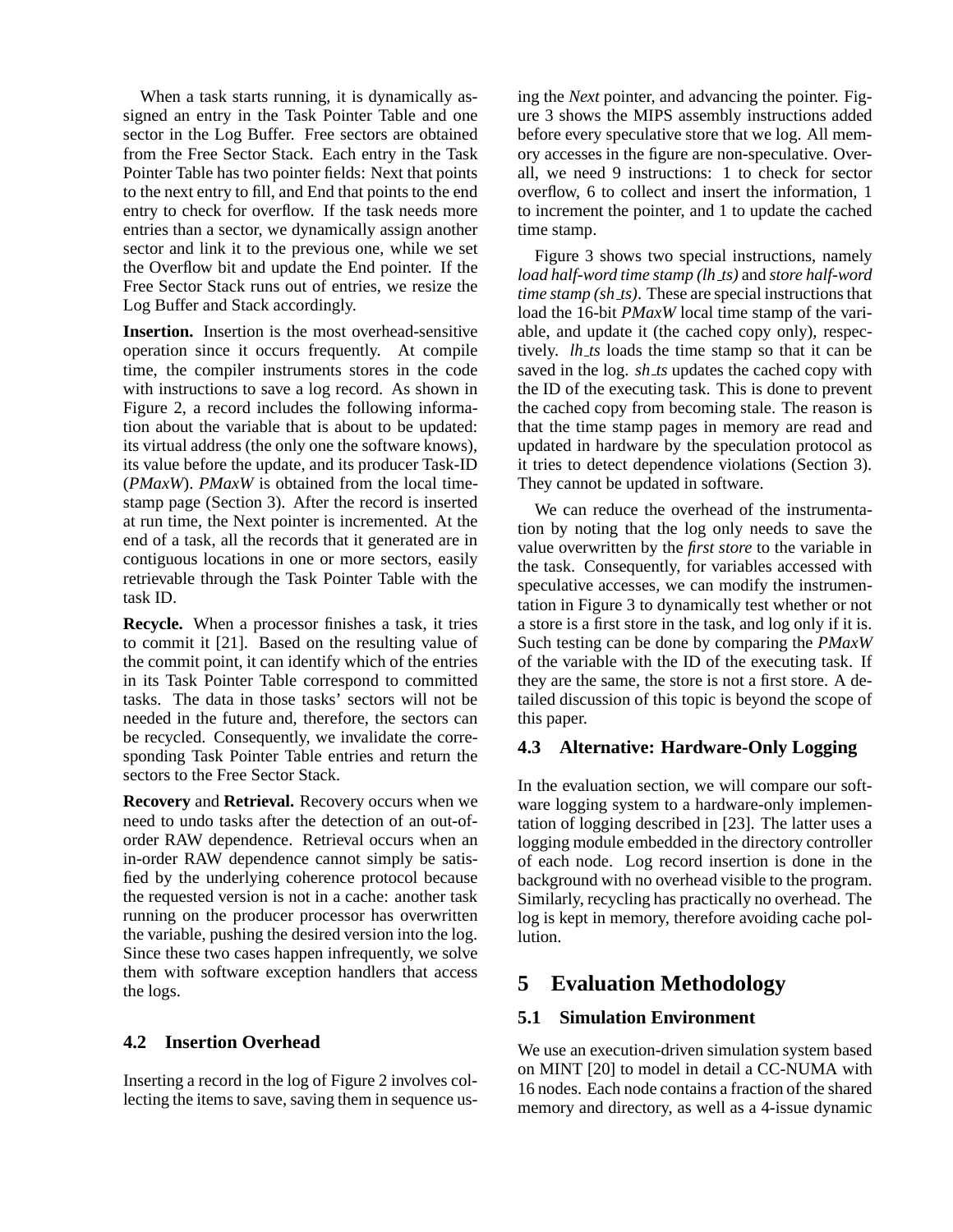|            |           | ; $r1$ = upper limit of the sector. $r2$ = address in memory to insert the log record<br>; offset(r3) = address of the variable to update. $r5 = ID$ of the executing task |                                           |  |  |  |  |  |  |
|------------|-----------|----------------------------------------------------------------------------------------------------------------------------------------------------------------------------|-------------------------------------------|--|--|--|--|--|--|
|            |           | <b>bgt</b> $r1, r2$ , insertion                                                                                                                                            | : check for sector overflow               |  |  |  |  |  |  |
|            |           | allocate another sector                                                                                                                                                    |                                           |  |  |  |  |  |  |
| insertion: |           |                                                                                                                                                                            |                                           |  |  |  |  |  |  |
|            |           | addu $r4$ , r3, offset                                                                                                                                                     | ; compute address of variable             |  |  |  |  |  |  |
|            | <b>SW</b> | r4,0(r2)                                                                                                                                                                   | ; store in log                            |  |  |  |  |  |  |
|            |           | <b>lh</b> ts $r4$ , offset $(r3)$                                                                                                                                          | ; load the 16-bit <i>PMaxW</i> time stamp |  |  |  |  |  |  |
|            |           | sw $r4, 4(r2)$                                                                                                                                                             | ; store as a full word in log             |  |  |  |  |  |  |
|            |           | $\mathbf{I} \mathbf{w}$ r4, offset(r3)                                                                                                                                     | ; load value of variable                  |  |  |  |  |  |  |
|            | <b>SW</b> | r4, 8(r2)                                                                                                                                                                  | ; store in log                            |  |  |  |  |  |  |
|            |           | $addu$ r2, r2, $log\_record\_size$                                                                                                                                         | ; increment pointer                       |  |  |  |  |  |  |
|            |           | sh ts $r5$ , offset $(r3)$                                                                                                                                                 | ; update cached <i>PMaxW</i>              |  |  |  |  |  |  |
|            |           |                                                                                                                                                                            |                                           |  |  |  |  |  |  |

Figure 3: Instructions added before an instrumented speculative store.

superscalar. The processor has a 32-entry instruction window and 4 Int, 2 FP, and 2 Ld/St units. It supports 8 pending loads and 16 stores. It also has a 2K-entry BTB with 2-bit saturating counters. Each node has a 2-way 32-Kbyte L1 D-cache and a 4-way 2-Mbyte L2, both with 64-byte lines and a write-back policy. Contention is accurately modeled. The average nocontention round-trip latencies from the processor to the on-chip L1 cache, L2 cache, memory in the local node, and memory in a remote node that is 2 and 3 protocol hops away are 1, 12, 60, 208 and 291 cycles, respectively.

We use release consistency and a cache coherence protocol like that of DASH. Pages of shared data are allocated round-robin across the nodes. We choose this allocation because our applications have irregular access patterns and the tasks are dynamically scheduled; it is virtually impossible to optimize shared data allocation at compile time. Private data are allocated locally.

For speculation, we use the protocol of Section 3. In the evaluation, we simulate all software overheads, including allocation and recycling of log sectors, and the dynamic scheduling and committing of tasks. We wrote software handlers for parallel recovery after a dependence violation and to retrieve data from logs. In addition, a processor that allocates a page of time stamps is penalized with 4,000 cycles.

#### **5.2 Workload**

We use a set of scientific applications where a large fraction of the code is not analyzable by a parallelizing compiler. These applications are: *Apsi* from SPECfp2000 [8], *Track* and *Bdna* from Perfect [1], *Dsmc3d* from HPF-2 [4], *P3m* from NCSA, and *Tree* from Univ. of Hawaii [9]. We use the Polaris parallelizing compiler [2] to identify the non-analyzable sections and prepare them for speculative parallelization. The source of non-analyzability is that the dependence structure is either too complicated or unknown because it depends on input data. For example, the code often has doubly-subscripted accesses to arrays. The code also has sections that have complex control flow, with conditionals that depend on array values and jump to code sections that modify the same or other arrays. In these sections, Polaris marks the speculative references, which will trigger speculation protocol actions. Polaris also identifies store instructions that may need to be logged, and we instrument them according to Section 4.

Table 1 shows the non-analyzable sections in each application. These sections are loops. The table lists the weight of these loops relative to the total *sequential* execution time of the application (%Tseq), with the I/O excluded. This value, which is obtained on a single-processor Sun Ultra 5 workstation, is on average 51.4%. The table also shows the number of invocations of these loops during program execution, the average number of iterations per invocation, and the average number of instructions per iteration. Note that all the data presented in the evaluation, including speedups, refer only to the code sections in the table.

# **6 Evaluation**

We compare multiprocessors that support no logging, software logging, or hardware logging. Under no logging, a node can only hold in its cache hierarchy a single version for each variable; if the processor is about to overwrite a local version produced by an uncommitted task, the processor stalls. For software logging, we use our scheme of Sections 4.1 and 4.2. Finally, for hardware logging, we use the support of Section 4.3.

Figure 4 compares the execution time of these three systems, called *NoLog*, *Sw*, and *Hw*, respec-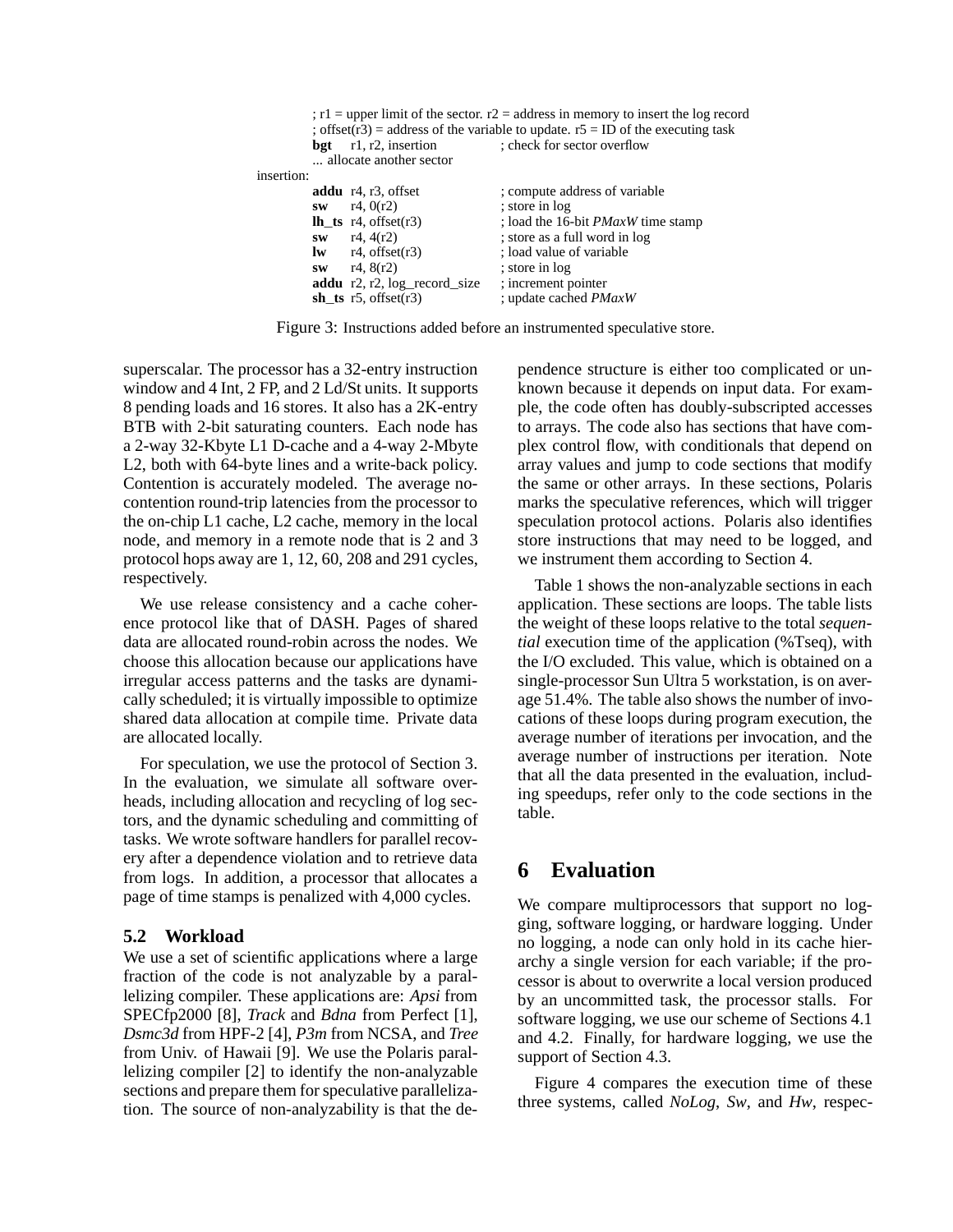| Appl        | Non-Analyzable                | $%$ of | # of  | Iters per | Instruc  |
|-------------|-------------------------------|--------|-------|-----------|----------|
|             | Sections (Loops)              | Tseq   | Invoc | Invoc     | per Iter |
| $P_{.}3m$   | $pp\_do100$                   | 56.5   |       | 97336     | 69165    |
| <b>Tree</b> | $accel\_dol0$                 | 79.1   | 41    | 1024      | 28746    |
| Apsi        | run_do $[20,30,40,50,60,100]$ | 29.3   | 900   | 63        | 102639   |
| Bdna        | actfor_do240                  | 44.2   |       | 1499      | 103339   |
| Dsmc3d      | move3_goto100                 | 41.2   | 80    | 46777     | 5442     |
| Track       | nlfilt_do300                  | 58.1   | 56    | 502       | 5577     |
| Average     |                               | 51.4   | 180   | 24533     | 52484    |

Table 1: Application characteristics. In *Apsi*, we use an input grid of 512x1x64. In *P3m*, while the loop has 97,336 iterations, we only use the first 9,000 iterations in the evaluation. Finally, in *Dsmc3d*, the data corresponds to unrolling the loop 15 times.

tively. They run on 16 processors. For each application, the bars are normalized to *NoLog* and broken down into execution of instructions (*Useful*), waiting on data, control, and structural pipeline hazards (*Hazard*), synchronization (*Sync*), waiting on data from the memory system (*Memory*), and stall when attempting to overwrite an uncommitted version in *NoLog* (*Stall*). A sixth category, measuring the execution of software handlers for data recovery and retrieval, is too small to be seen. Finally, the numbers on top of each bar show the speedup relative to the sequential execution of the code, with all the application data placed on the local memory of the single active processor.

A comparison between *NoLog* and *Sw* reveals the benefits of software logging. With software logging, processors do not stall when they overwrite local uncommitted versions. Thus, *Stall* disappears. However, software logging introduces extra instructions and memory system accesses to generate and maintain the log. As a result, it tends to have higher *Useful* and *Memory* times. Indirectly, the other times (*Hazard* and *Sync*) may also increase.

To understand these results, note that logging is most beneficial in applications that have both quasiprivatization access patterns and load imbalance. *P3m*, *Tree*, *Apsi*, and *Bdna* have quasi-privatization patterns and, of them, *P3m* and *Tree* have the largest imbalance. These observations are consistent with Figure 4. The figure shows that *P3m*, *Tree* and, to a lesser extent, *Apsi* and *Bdna* have *Stall* under *NoLog*. *Sw* removes all *Stall* and speeds up these applications, especially *P3m* and *Tree*. For *Dsmc3d* and *Track*, the difference between *NoLog* and *Sw* is an indirect effect of the different data layouts, which cause different cache conflicts, and the different execution timings, which result in different dependence violations found at run time. Overall, software logging is effective: *Sw* is on average 36% faster than *NoLog* for the four applications with

quasi-privatization patterns. If we take the average of all the applications, the speedup of the 16-processor execution increases from 4.3 under *NoLog* to 6.1 under *Sw*.

The *Hw* system also eliminates the *Stall* time like the *Sw* system. Furthermore, it induces negligible overheads. The cost, of course, is special hardware support. Comparing *Sw* to *Hw*, we see the overhead of software logging. From the figure, we see that this overhead is very modest. Indeed, for the four applications with quasi-privatization patterns, the average overhead is only 9% of the *Sw* execution time. Therefore, we conclude that software logging is efficient as well as effective.

### **7 Conclusion**

A good solution to buffer speculative state with multi-version variables is to enhance a cache hierarchy with logs. In this paper we show that software logging is inexpensive and delivers high performance for applications with quasi-privatization patterns and load imbalance. Using simulations of a 16 processor CC-NUMA, we show that the execution time of such applications on a system with software logging is on average 36% shorter than on a system where caches can only hold a single version of any given variable. Furthermore, execution takes only 10% longer than in a system with hardware support for logging.

# **Acknowledgments**

This work was supported in part by the National Science Foundation under grants CCR-9970488, EIA-9975018, EIA-0081307, and EIA-0072102; by the CICYT of Spain under grant TIC98-0511-C02; and by gifts from IBM and Intel.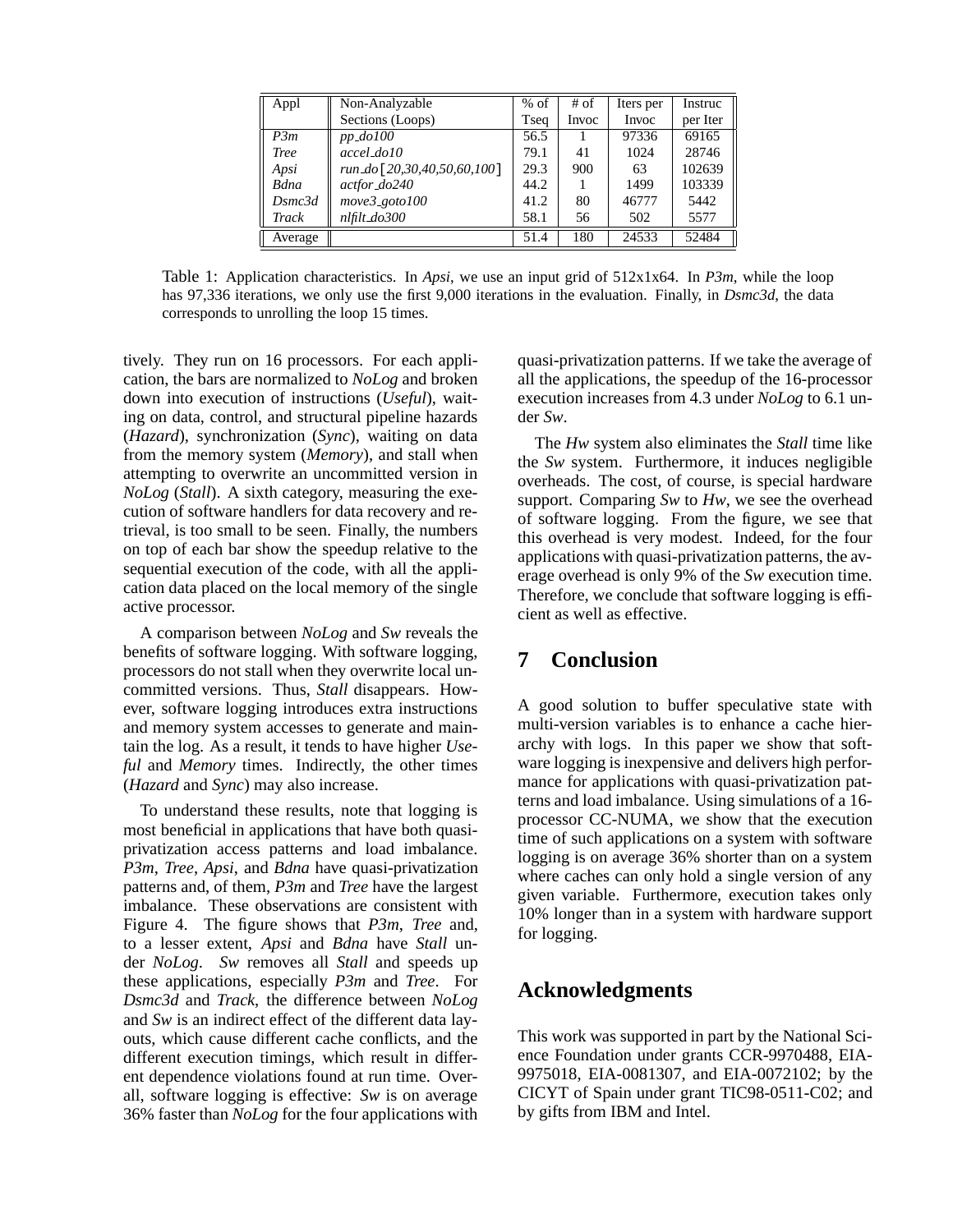

Figure 4: Execution time on a 16-node multiprocessor with different logging supports.

## **References**

- [1] M. Berry, D. Chen, P. Koss, D. Kuck, and L. Pointer. The Perfect Club Benchmarks: Effective Performance Evaluation of Supercomputers. *International Journal of Supercomputer Applications*, 3(3):5–40, Fall 1989.
- [2] W. Blume, R. Doallo, R. Eigenmann, J. Grout, J. Hoeflinger, T. Lawrence, J. Lee, D. Padua, Y. Paek, B. Pottenger, L. Rauchwerger, and P. Tu. Advanced Program Restructuring for High-Performance Computers with Polaris. *IEEE Computer*, 29(12):78–82, December 1996.
- [3] M. Cintra, J. F. Martinez, and J. Torrellas. Architectural Support for Scalable Speculative Parallelization in Shared-Memory Multiprocessors. In *Proceedings of the 27th Annual International Symposium on Computer Architecture*, pages 13–24, June 2000.
- [4] I. Duff, R. Schreiber, and P. Havlak. HPF-2 Scope of Activities and Motivating Applications. Technical Report CRPC-TR94492, Rice University, November 1994.
- [5] S. Gopal, T. N. Vijaykumar, J. E. Smith, and G. S. Sohi. Speculative Versioning Cache. In *Proceedings of the 4th International Symposium on High-Performance Computer Architecture*, pages 195–205, February 1998.
- [6] M. Gupta and R. Nim. Techniques for Speculative Run-Time Parallelization of Loops. In *Proceedings of Supercomputing 1998*, November 1998.
- [7] L. Hammond, M. Willey, and K. Olukotun. Data Speculation Support for a Chip Multiprocessor. In *8th International Conference on Architectural Support for Programming Languages and Operating Systems*, pages 58–69, October 1998.
- [8] J.L. Henning. SPEC CPU2000: Measuring Performance in the New Millenium. *IEEE Computer*, 33(7):28–35, July 2000.
- [9] Joshua E. Barnes. Treecode. Technical report, Institute for Astronomy, University of Hawaii, 1994.
- [10] T. Knight. An Architecture for Mostly Functional Languages. In *ACM Lisp and Functional Programming Conference*, pages 500–519, August 1986.
- [11] V. Krishnan and J. Torrellas. A Chip-Multiprocessor Architecture with Speculative Multithreading. *IEEE Trans. on Computers, Special Issue on Multithreaded Architectures*, pages 866–880, September 1999.
- [12] P. Marcuello, A. Gonzalez, and J. Tubella. Speculative Multithreaded Processors. In *Proceedings of the 1998 International Conference on Supercomputing*, July 1998.
- [13] M. Prvulovic, M. J. Garzaran, L. Rauchwerger, and J. Torrellas. Removing Architectural Bottlenecks to the Scalability of Speculative Parallelization. In *Proceedings of the 28th Annual International Symposium on Computer Architecture*, July 2001.
- [14] L. Rauchwerger and D. Padua. The LRPD Test: Speculative Run-Time Parallelization of